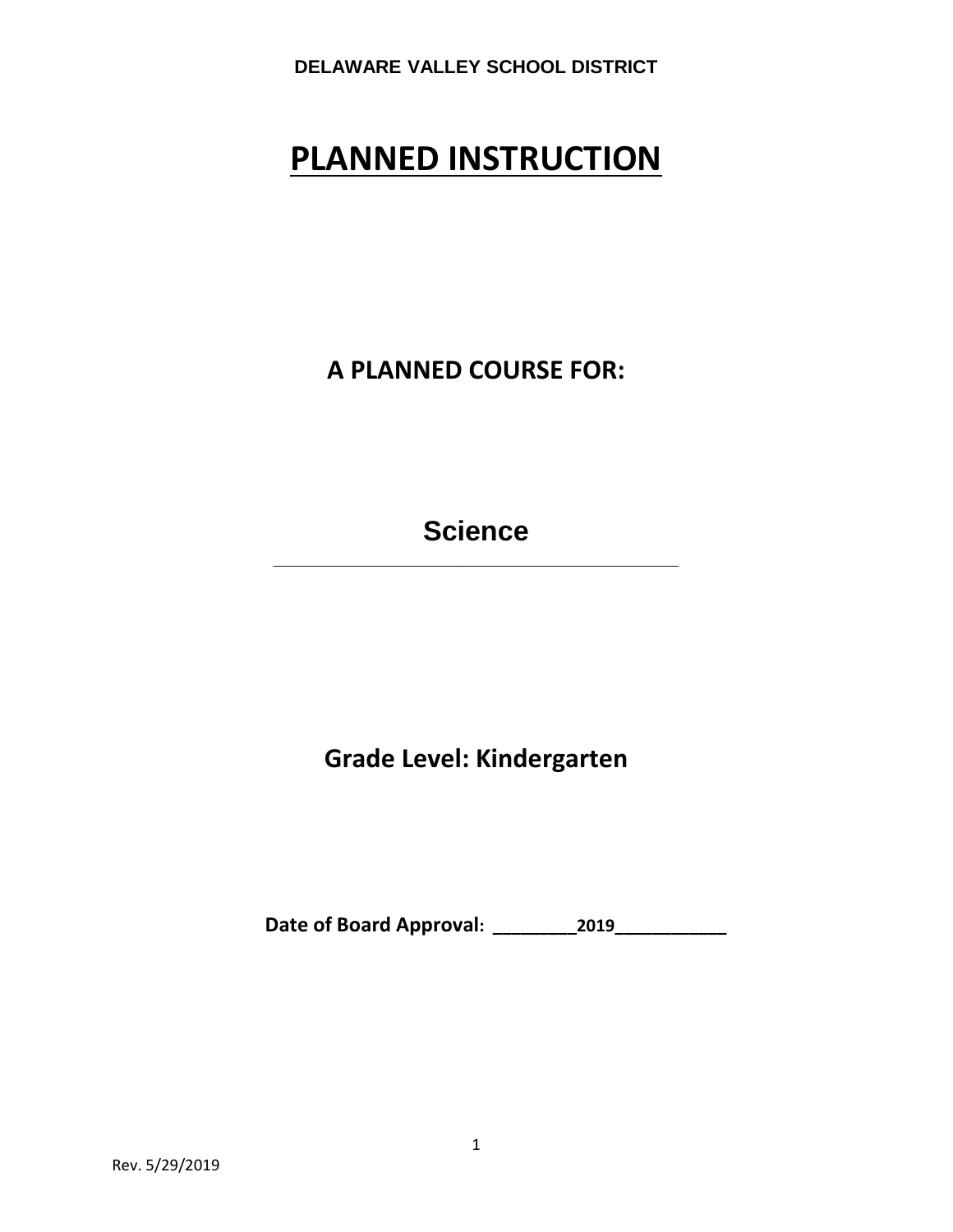## **Planned Instruction**

## **Title of Planned Instruction: Kindergarten Science Curriculum**

**Subject Area: Science Grade(s): Kindergarten**

**Course Description: Through hands-on investigation and informational literature, students will develop an elementary understanding of the areas of biology, physical science, chemistry, physics, earth science, technology, engineering, the environment, ecology, and agriculture.** 

**Time/Credit for the Course: 1 full year**

**Curriculum Writing Committee: Kris Zamborsky, Kim Fountain, Dana Niemotka, Katie Hunt**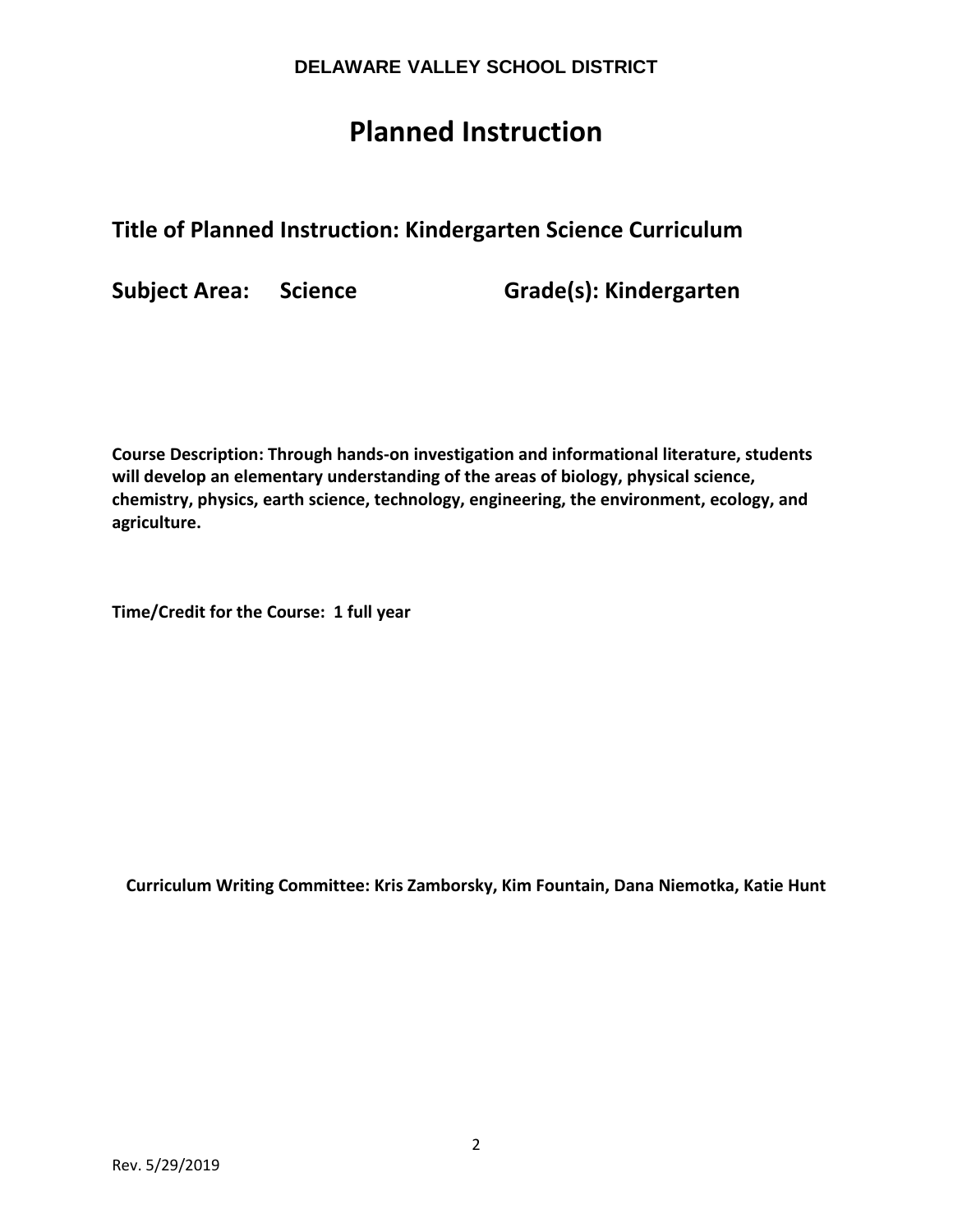## **Curriculum Map**

### **1. Unit One: Biology: Plants, Animals, Pennsylvania Ecosystems and Agriculture**

- **Overview based on 15 weeks:**
- **Goals:**

**Goal #1:** The students will understand the differences between living and nonliving things.

**Goal #2:** The students will describe the stages of life cycles, and how animals develop and change.

**Goal #3:** The students will demonstrate their understanding of Pennsylvania ecosystems through visual representations.

#### **2. Unit Two: Earth Science: Weather and Natural Resources**

- **Overview based on 10 weeks:**
- **Goals:**

**Goal #1:** The students will observe weather patterns, and describe changes and effects of climate and seasons. **Goal #2:** The students will explore earth materials, identify the stages of the water cycle, and the importance of water to all life. **Goal #3:** The students will describe ways they can help the environment.

### **3. Unit Three: Physical Science: Force and Matter**

- **Overview based on 12 weeks:**
- **Goals:**

**Goal #1:** Identify types of matter and how they change in our

world.

**Goal #2:** The students will understand the concept of force, and describe the relationship between force and motion in their environment.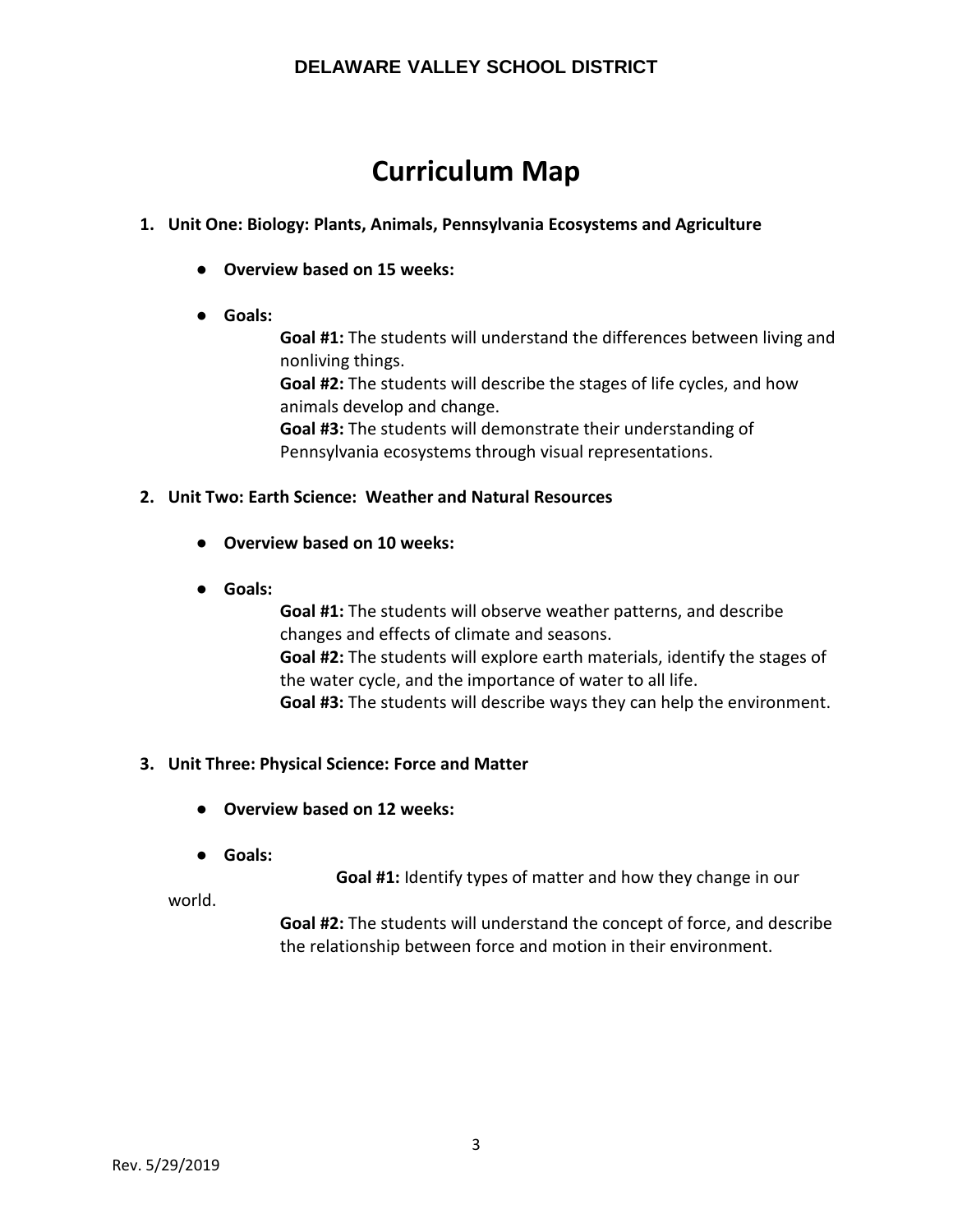## **Curriculum Plan**

#### **Unit: 1 Biology: Plants, Animals, Pennsylvania Ecosystems and Agriculture**

#### **Standard(s):**

**PA Academic Standards** [https://static.pdesas.org/content/documents/PreK-](https://static.pdesas.org/content/documents/PreK-2_Science_and_Technology_Standards.pdf)[2\\_Science\\_and\\_Technology\\_Standards.pdf](https://static.pdesas.org/content/documents/PreK-2_Science_and_Technology_Standards.pdf)

## **Next Generation Science Standards**

[www.nextgenscience.org](http://www.nextgenscience.org/)

**Overview:** Students will investigate and communicate observations made about different kinds of plants and animals, their environments, and Pennsylvania ecosystems.

#### **Goals/Objectives**

### **Topic 1: Living and Nonliving Things**

- Identify the similarities and differences of living and non-living things
- Identify similarities and differences of living/non-living within the immediate and surrounding environment
- Observe and describe what happens to living things
- Recognize that light from the sun is an important source of energy for living and nonliving systems and some source of energy is needed for all organisms to stay alive and grow

**Goal #1:** The students will understand the differences between living and nonliving things.

#### **Core Activities and Corresponding Instructional Methods:**

- **Mystery Science: "Plants and Animal Secrets":** Mystery 1- Animal Needs
- **Mystery Science: "Plants and Animal Secrets":** Mystery 2- Animal Homes
- **Mystery Science:" Plants and Animal Secrets":** Mystery 3- Animal Needs: Safety
- [www.Gynzy.com](http://www.gynzy.com/) "Living vs. Nonliving" Activity

#### **Assessments:**

- o **Diagnostic:** Observation, questions and answers
- o **Formative:** Observation, questions and answers, student response to Mystery discussion questions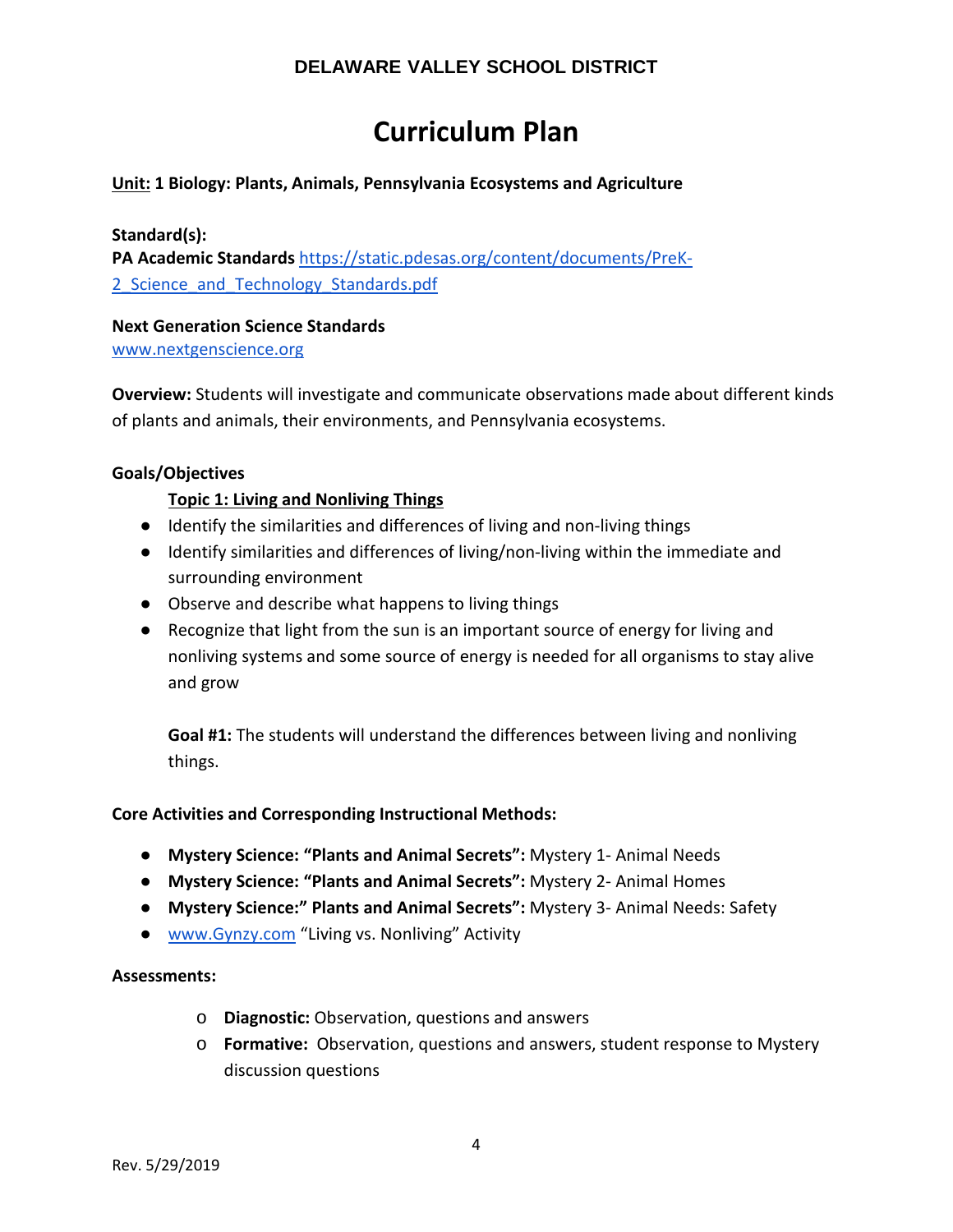o **Summative:** Mystery Science: "Plants and Animals Secrets": Mystery 1 Assessment: "Draw an animal eating its food?" Worksheet

**Extensions:** Mystery Science: Additional "Recommended" Activities

**Correctives:** Mystery Science: Additional "Recommended" Activities

#### **Materials and Resources:**

[www.MysteryScience.com](http://www.mysteryscience.com/) "Plants and Animal Secrets" Paper / Pencils / Crayons Clipboard (for nature walks) [www.Gynzy.com](http://www.gynzy.com/)

#### **Topic 2: Life Cycles**

- Observe, compare, and describe the stages of life cycles for plants and/or animals
- Observe and describe structures and behaviors of a variety of common animals
- Observe and describe how young animals resemble their parents and other animals of the same kind

**Goal #2:** The students will describe the stages of life cycles, and how animals develop and change.

#### **Core Activities and Corresponding Instructional Methods:**

- **Mystery Science: "Plants and Animal Secrets":** Mystery 5- Plant Needs: Sunlight
- **Mystery Science: "Plants and Animal Secrets":** Mystery 6- Animal Needs & Changing the Environment
- [www.Gynzy.com](http://www.gynzy.com/) "Plant Parts" Activity
- [www.Gynzy.com](http://www.gynzy.com/) "Plant Life Cycle" Activity
- [www.Gynzy.com](http://www.gynzy.com/) "How Plants Make Food" Activity
- [www.Gynzy.com](http://www.gynzy.com/) "Traits and Offspring" Activity

#### **Assessments:**

- o **Diagnostic:** Observation, questions and answers
- o **Formative:** Observation, questions and answers, student response to Mystery discussion questions
- o **Summative:** Mystery Science: "Plants and Animals Secrets": Mystery 5 Assessment: "What do seeds need to grow?" Worksheet

#### **Extensions:** Mystery Science: Additional "Recommended" Activities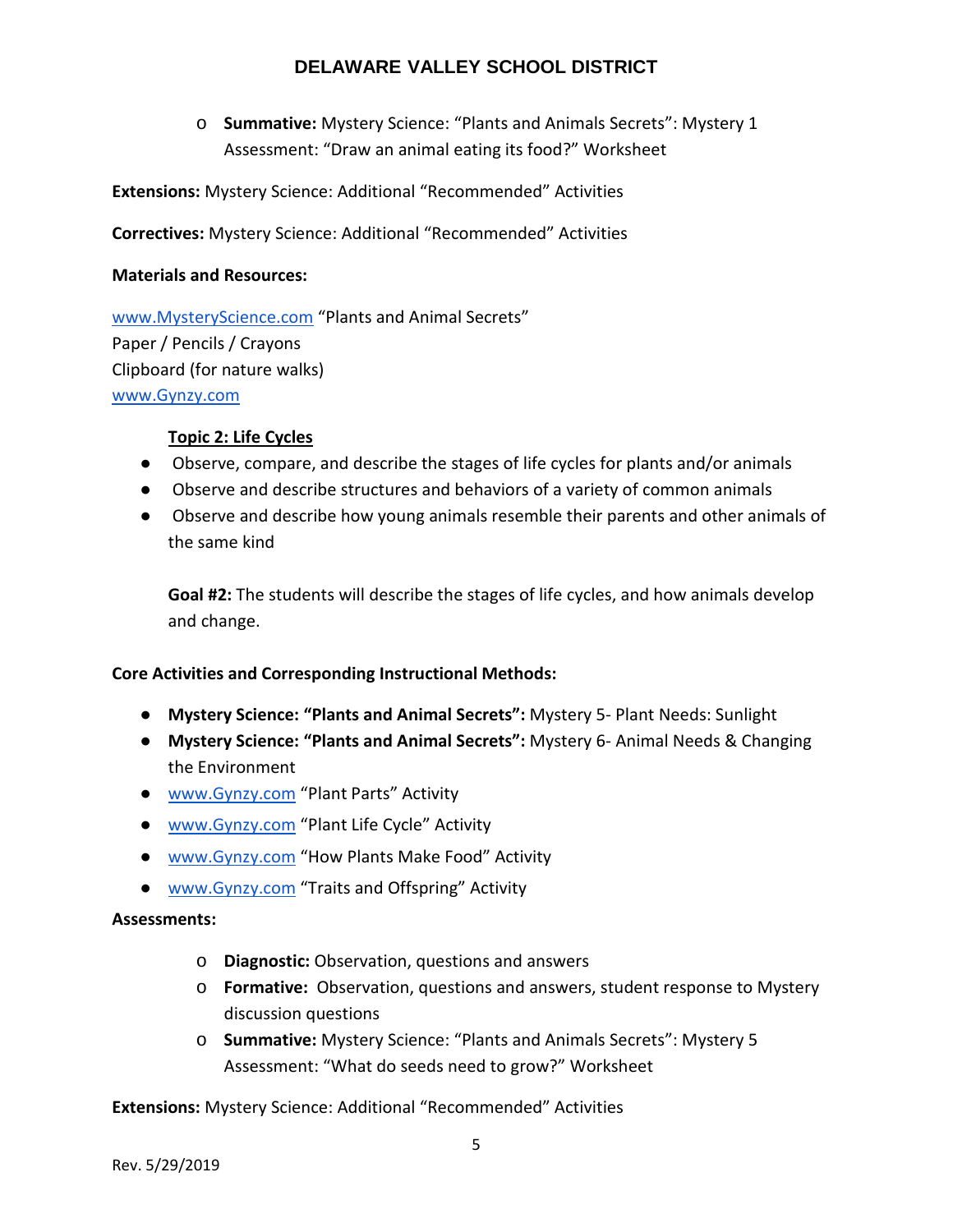#### **Correctives:** Mystery Science: Additional "Recommended" Activities

#### **Materials and Resources:**

#### [www.MysteryScience.com](http://www.mysteryscience.com/) "Plants and Animal Secrets"

Paper / Pencils / Crayons Clipboard (for nature walks) Radish Seeds Dixie Cups Potting Soil Paper Plates Dark & Covered Container Baking Soda Teaspoon Measure Cup Measure Spray Bottle Student Science Notebooks [www.Gynzy.com](http://www.gynzy.com/)

#### **Topic 3: Pennsylvania Ecosystems**

- Terrestrial, aquatic, and wetland ecosystems in PA
- There are living and nonliving components in an aquatic habitat
- Identify common plants and animals found in PA
- Identify common plants and animals used by people
- Identify tools and machinery used in agriculture

**Goal #3:** The students will demonstrate their understanding of Pennsylvania ecosystems through visual representations.

#### **Core Activities and Corresponding Instructional Methods:**

- **Mystery Science: "Plants and Animal Secrets"** Mystery 4- Changing the Environment
- Take a class walk to determine evidence of plant and animal life in PA ecosystems.
- Create a bulletin board (showing plants, animals and nonliving things) to compare and contrast terrestrial and aquatic environments. (e.g. a meadow and a pond or a forest and a river)
- Observe and discover evidence of animals in a one-foot square area of a PA ecosystem. (forest, meadow, school yard)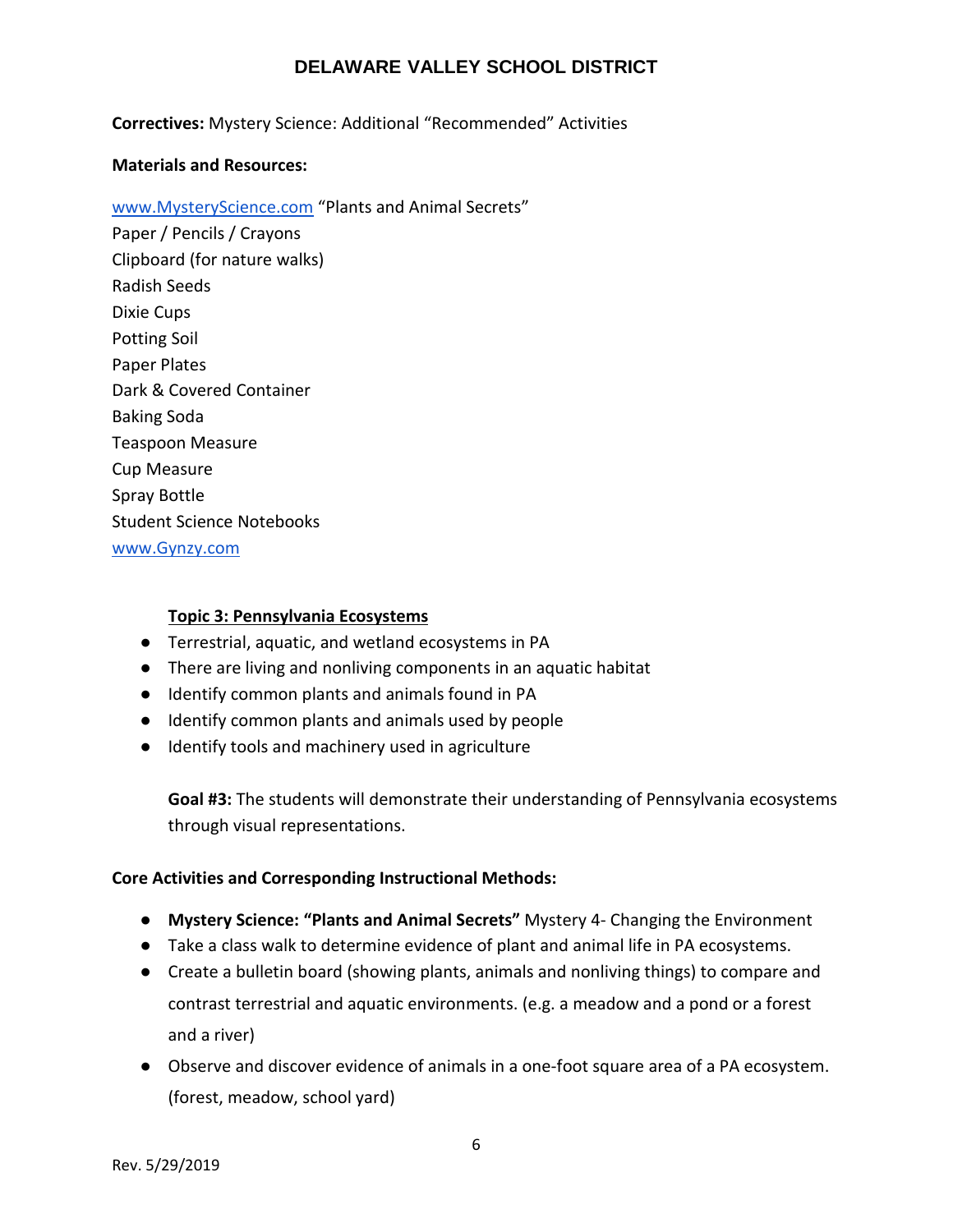- Take a virtual field trip to explore different habitats.
- [www.Gynzy.com](http://www.gynzy.com/) "Animals and Where they Live" Activity
- [www.Gynzy.com](http://www.gynzy.com/) "Habitats" Activity

**Assessments:**

- o **Diagnostic:** Observation, questions and answers
- o **Formative:** Observation, questions and answers, student response to Mystery discussion questions
- o **Summative:** Bulletin Board craft and/or Student Notebook

**Extensions:** Mystery Science: Additional "Recommended" Activities

**Correctives:** Mystery Science: Additional "Recommended" Activities

#### **Materials and Resources:**

[www.MysteryScience.com](http://www.mysteryscience.com/) "Plants and Animal Secrets" Student Notebooks Paper / Pencil / Crayons Glue / Scissors [www.Gynzy.com](http://www.gynzy.com/)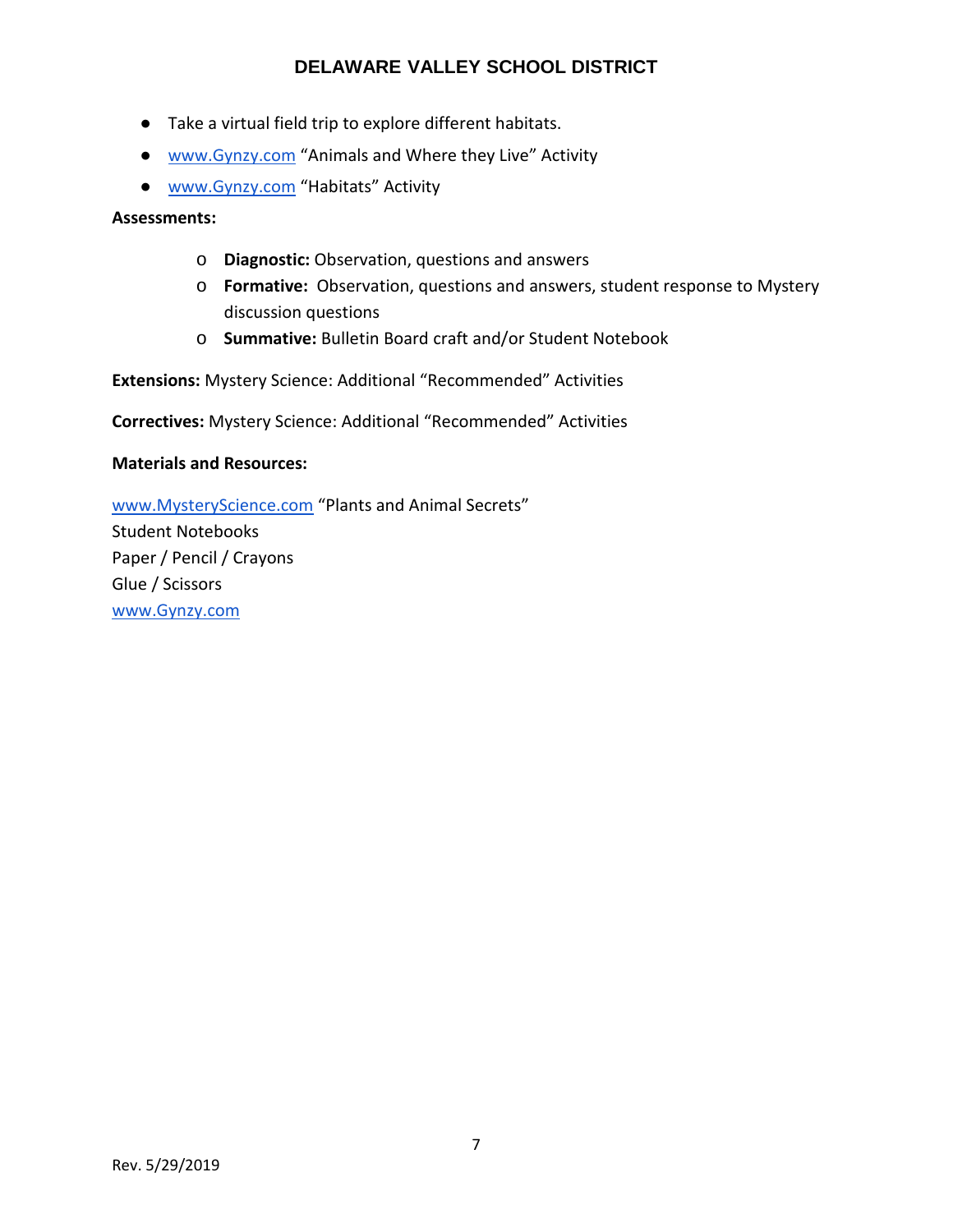## **Unit 2: Earth Science: Weather and Natural Resources**

### **Standard(s):**

**PA Academic Standards** [https://static.pdesas.org/content/documents/PreK-](https://static.pdesas.org/content/documents/PreK-2_Science_and_Technology_Standards.pdf)2 Science and Technology Standards.pdf

**Next Generation Science Standards** [www.nextgenscience.org](http://www.nextgenscience.org/)

**Overview:** Students will investigate seasons, natural resources, and how to care for the environment.

#### **Goals/Objectives:**

#### **Topic 1: Seasons**

- Describe changes animals and plants undergo throughout the seasons
- Describe changes that occur as a result of climate
- Describe how temperature can affect the body
- Record daily weather conditions using simple charts and graphs. Identify seasonal changes in the environment
- Identify how the changes of seasons affect local environment

**Goal #1:** Students will observe weather patterns, and describe changes and effects of climate and seasons.

#### **Core Activities and Corresponding Instructional Methods:**

- **Mystery Science: "Weather Watching"** Mystery 1: Weather Conditions & Tracking
- **Mystery Science: "Weather Watching"** Mystery 2: Weather Conditions & Preparation
- **Mystery Science: "Weather Watching"** Mystery 3: Seasons and Patterns
- **Mystery Science: "Weather Watching"** Mystery 4: Weather & Daily Patterns
- **Mystery Science: "Weather Watching"** Mystery 5: Sun, Heat, & Engineering
- **Mystery Science: "Weather Watching"** Mystery 6: Sun & Heat
- [www.Gynzy.com](http://www.gynzy.com/) "Seasonal Behavior" Activity
- [www.Gynzy.com](http://www.gynzy.com/) "Weather" Activity
- **FOSS "Trees and Weather"** Investigations 1-4

#### **Assessments:**

o **Diagnostic:** Observation, questions and answers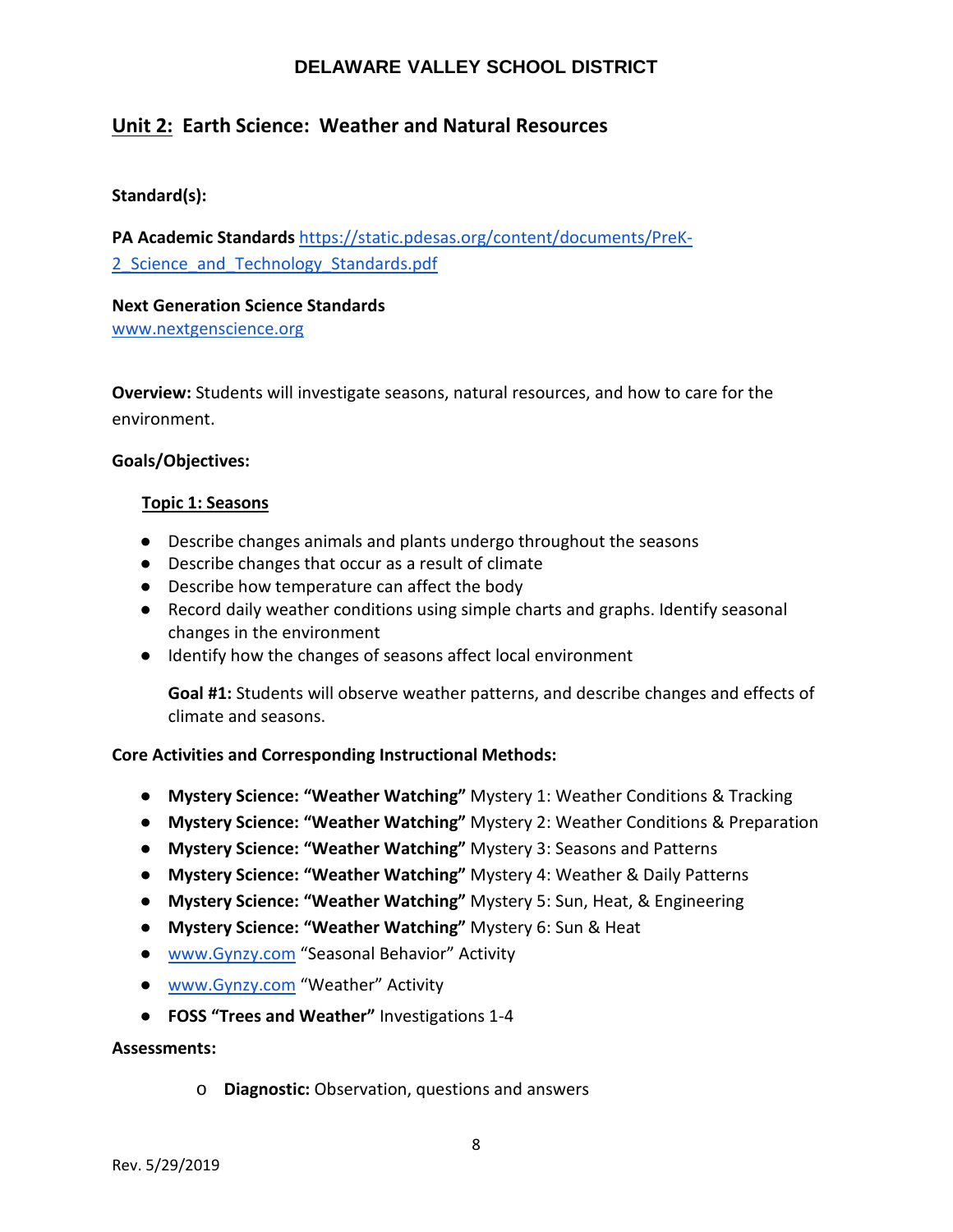- o **Formative:** Observation, questions and answers, tree journals
- o **Summative: Summative:** Mystery Science: "Weather Watching": Mystery 3 Assessment: "Cut and Glue the Seasons in Order" Worksheet

**Extensions:** Mystery Science: Additional "Recommended" Activities

**Correctives:** Mystery Science: Additional "Recommended" Activities

#### **Materials and Resources:**

Student Notebooks [www.MysteryScience.com](http://www.mysteryscience.com/) "Weather Watching" [www.Gynzy.com](http://www.gynzy.com/) Paper / Pencils / Crayons Clipboard Glue / Scissors Tape Big Envelopes Index Cards Foil Clear Plastic Report Covers Construction Paper

#### **Topic 2: Natural Resources**

- Distinguish between three types of earth materials rock, soil, and sand
- Identify sources of water for human consumption and use
- Identify renewable resources used in the classroom
- Identify the importance of conserving natural resources
- Identify what people use in their everyday life

**Goal #2:** Students will explore earth materials, identify the stages of the water cycle, and the importance of water to all life.

#### **Core Activities and Corresponding Instructional Methods:**

- [www.Gynzy.com](http://www.gynzy.com/) "Water Cycle" Activity
- [www.Gynzy.com](http://www.gynzy.com/) "Soil" Activity
- Observe the similarities and differences of soil, sand, and rock at a hands-on discovery table

#### **Assessments:**

o **Diagnostic:** Observation, questions and answers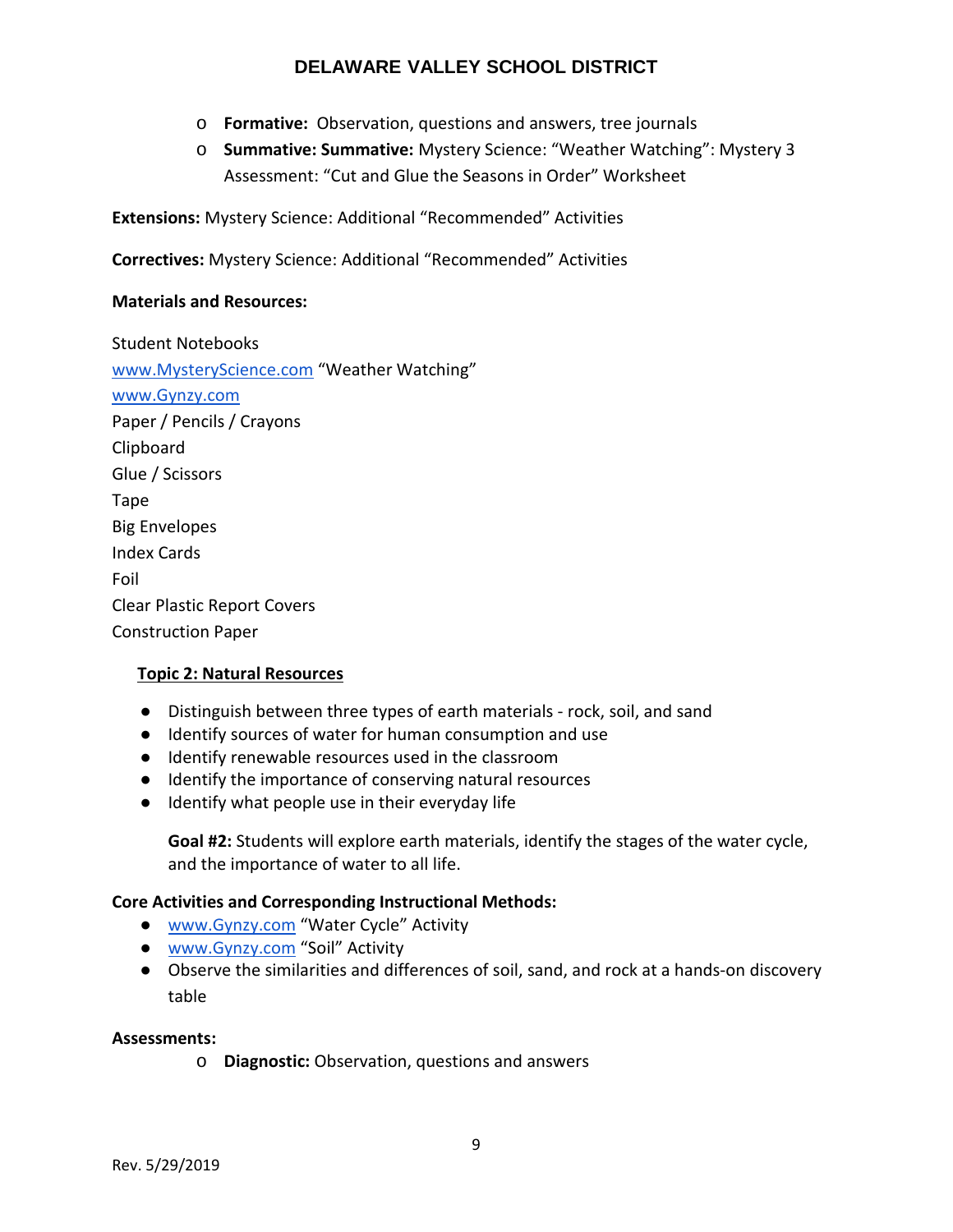- o **Formative:** Observation, questions and answers, student responses to Gynzy quiz "Soil" Activity
- o **Summative:** Through observation during the discovery table, students will be able to accurately identify soil, sand, and rock

**Extensions:** Water Cycle Activity/Project

**Correctives:** Give students additional time to explore the discovery table.

#### **Materials and Resources:**

Student Notebooks Sand Soil Rock [www.Gynzy.com](http://www.gynzy.com/)

#### **Topic 3: Caring for the Environment**

- Identify common pests in our homes, gardens, and neighborhoods
- Identify different types of pollution and their sources
- Identify waste and practice ways to reduce, reuse, and recycle

**Goal #3:** Students will describe ways they can help care for the environment.

#### **Core Activities and Corresponding Instructional Methods:**

- [www.Gynzy.com](http://www.gynzy.com/) "Reduce, Reuse, Recycle" Activity
- Earth Day discussion, followed by [www.Starfall.com](http://www.starfall.com/) Activity

#### **Assessments:**

- o **Diagnostic:** Observation, questions and answers
- o **Formative:** Observation, questions and answers, student responses to Gynzy quiz "Reduce, Reuse, Recycle" Activity
- o **Summative:** Students will correctly sort trash into the appropriate containers during the Starfall Earth Day Activity

**Extensions:** Environmental Earth Day Activities

**Correctives:** Give students additional opportunities to explore Starfall's Earth Day activity.

#### **Materials and Resources:**

[www.Gynzy.com](http://www.gynzy.com/) [www.starfall.com](http://www.starfall.com/)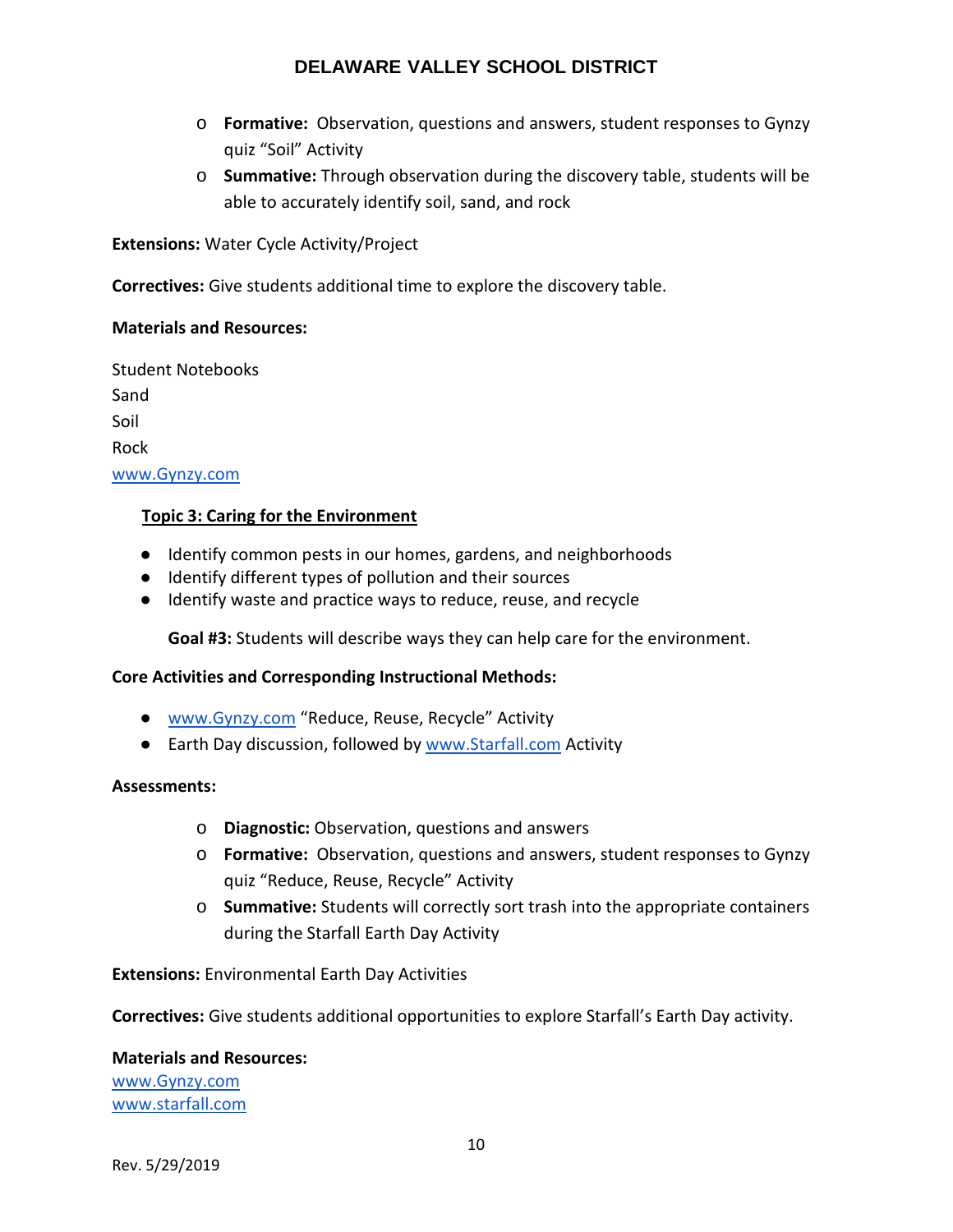## **Unit 3: Physical Science: Force and Matter**

#### **Standard(s):**

**PA Academic Standards** [https://static.pdesas.org/content/documents/PreK-](https://static.pdesas.org/content/documents/PreK-2_Science_and_Technology_Standards.pdf)2 Science and Technology Standards.pdf

## **Next Generation Science Standards**

[www.nextgenscience.org](http://www.nextgenscience.org/)

**Overview:** Students will investigate types of matter, how matter changes, and forces.

#### **Goals/Objectives:**

#### **Topic 1: Matter**

- Identify and classify objects by properties of matter. Compare different kinds of materials and discuss their uses
- Describe the way matter can change
- Recognize that everything is made of matter

**Goal #1:** Identify types of matter and how they change in our world.

#### **Core Activities and Corresponding Instructional Methods:**

● **FOSS: Materials In Our World**: Investigations 1 and 2

#### **Assessments:**

- o **Diagnostic:** Observation, questions and answers
- o **Formative:** Observation, questions and answers, student notebook responses to "What happens when wood gets wet?"
- o **Summative:** Student responses to journal entries: "How is particle board made?" and "How is plywood made?"

#### **Extensions: FOSS: Materials in Our World:** Investigations 3 & 4

#### **Correctives: FOSS Teacher Manual: Materials in Our World**

#### **Materials and Resources:**

FOSS: Materials in Our World Teacher Manual Student Notebooks 5 Basins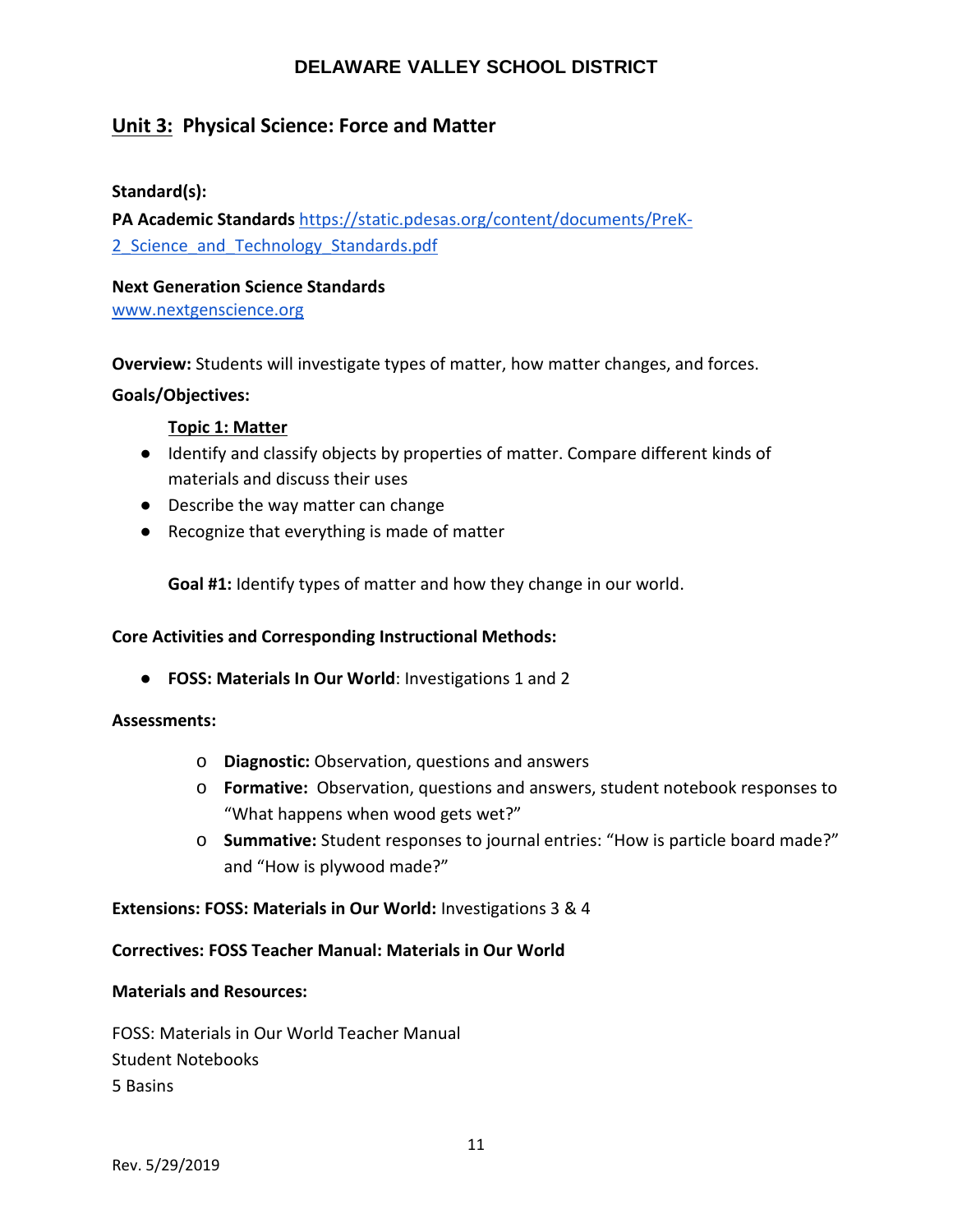Basswood samples Particleboard samples Pine samples Plywood Samples Cedar Samples Tree Posters **Gluesticks** Chart Paper Pens /Pencils/ Crayons Tape Droppers Plastic Cups Sponges Water Pitcher Paper towels Newspaper Paperclips Rubberbands Sandpaper Paper Plates Bag Stick Craft Stick Screen Plastic Spoon Bag of Sawdust Bag of Wood Shavings Plastic Cups with Lids **Cornstarch** Saucepan Long-handled Spoon Thin Wood Pieces Thin Plywood Pieces **Glue** 

### **Topic 2: Forces**

● Plan and conduct an investigation to compare the effects of different strengths or different directions of pushes and pulls on the motion of an object.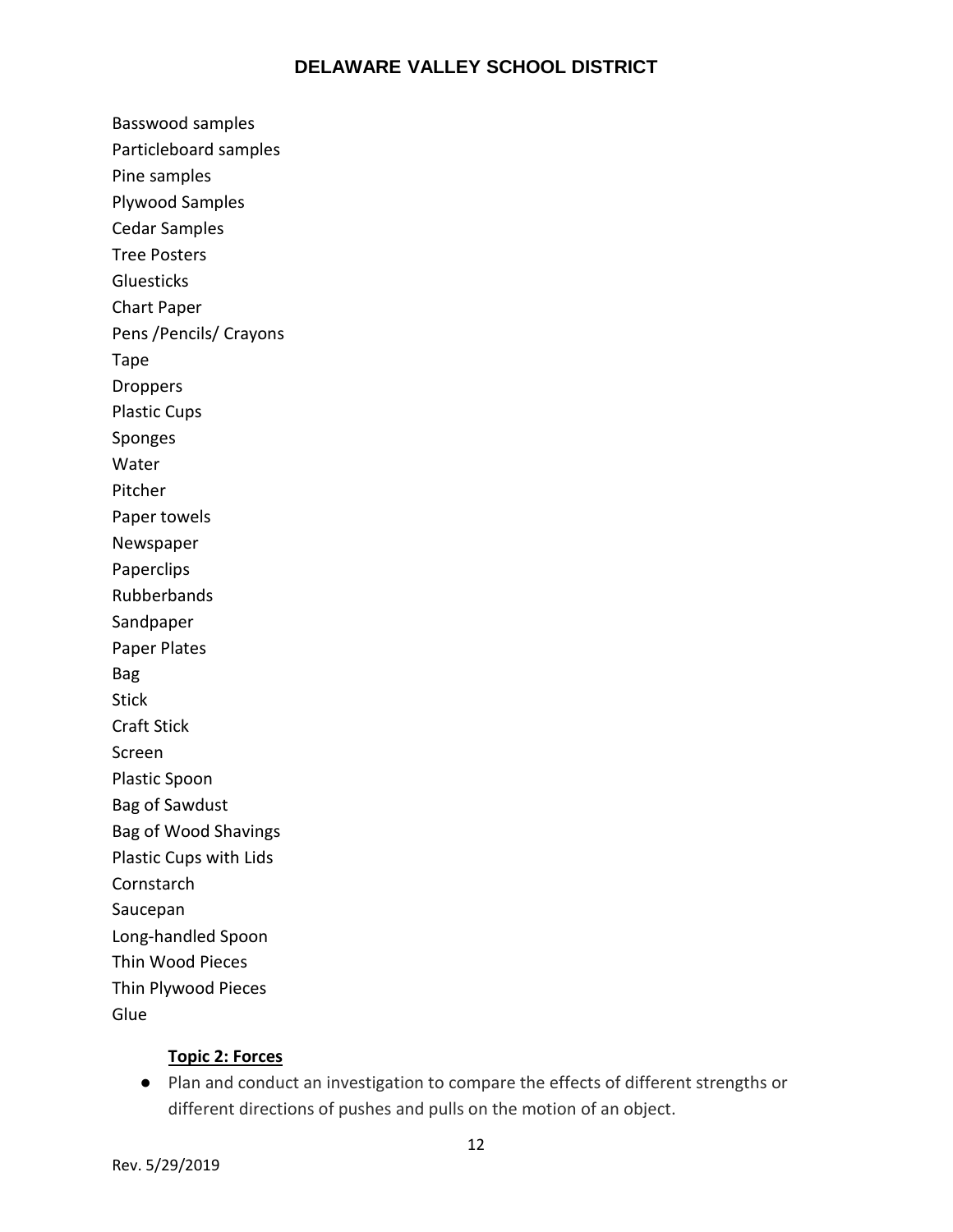- Analyze data to determine if a design solution works as intended to change the speed or direction of an object with a push or a pull
- Develop a simple sketch, drawing, or physical model to illustrate how the shape of an object helps it function as needed to solve a given problem
- Analyze data from tests of two objects designed to solve the same problem to compare the strengths and weaknesses of how each performs

**Goal #2:** Students will understand the concept of force, and describe the relationship between force and motion in their environment.

## **Core Activities and Corresponding Instructional Methods:**

- **Mystery Science: "Force Olympics"** Mystery 1: Pushes, Pulls, & "Work Words"
- **Mystery Science: "Force Olympics"** Mystery 2: Pushes Pulls & "Work Words"
- **Mystery Science: "Force Olympics"** Mystery 3: Strength & Direction of Force
- **Mystery Science: "Force Olympics"** Mystery 4: Strength & Direction of Force
- **Mystery Science: "Force Olympics"** Mystery 5: Forces & Engineering
- **Mystery Science: "Force Olympics"** Mystery 6: Forces & Engineering
- [www.Gynzy.com](http://www.ginzy.com/) "Forces" Activity

#### **Assessments:**

- o **Diagnostic:** Observation, questions and answers
- o **Formative:** Observation, questions and answers, and answers to Mystery 4's comprehension question "Stop & Talk: Why do you think the ball didn't go all the way down the lane?"
- o **Summative:** Mystery Science: "Force Olympics": Mystery 5 Assessment: "Draw something I pull and something I push" Worksheet

### **Extensions:** Mystery Science: Additional "Recommended" Activities

**Correctives:** Mystery Science: Additional "Recommended" Activities

#### **Materials and Resources:**

Student Notebooks [www.MysertyScience.com](http://www.mysertyscience.com/) "Force Olympics" Yardstick or Meter stick Ribbon, Yarn, or String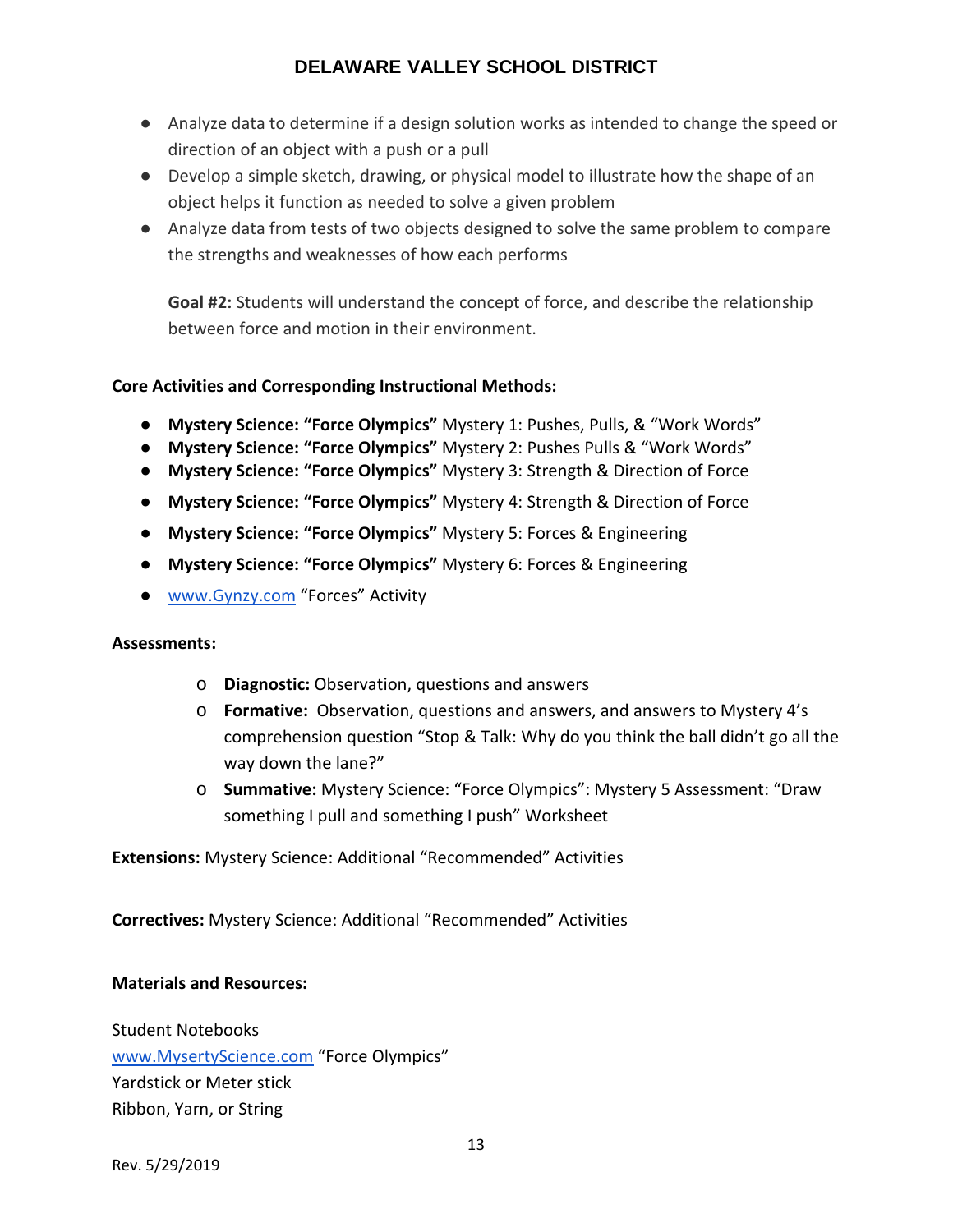2 Large Binder Clips 9 Solo Cups Tape 1 Tennis Ball Small Ball 2 Dixie Cups 5 Pushpins Scissors Clipboard or Book [www.Gynzy.com](http://www.gynzy.com/)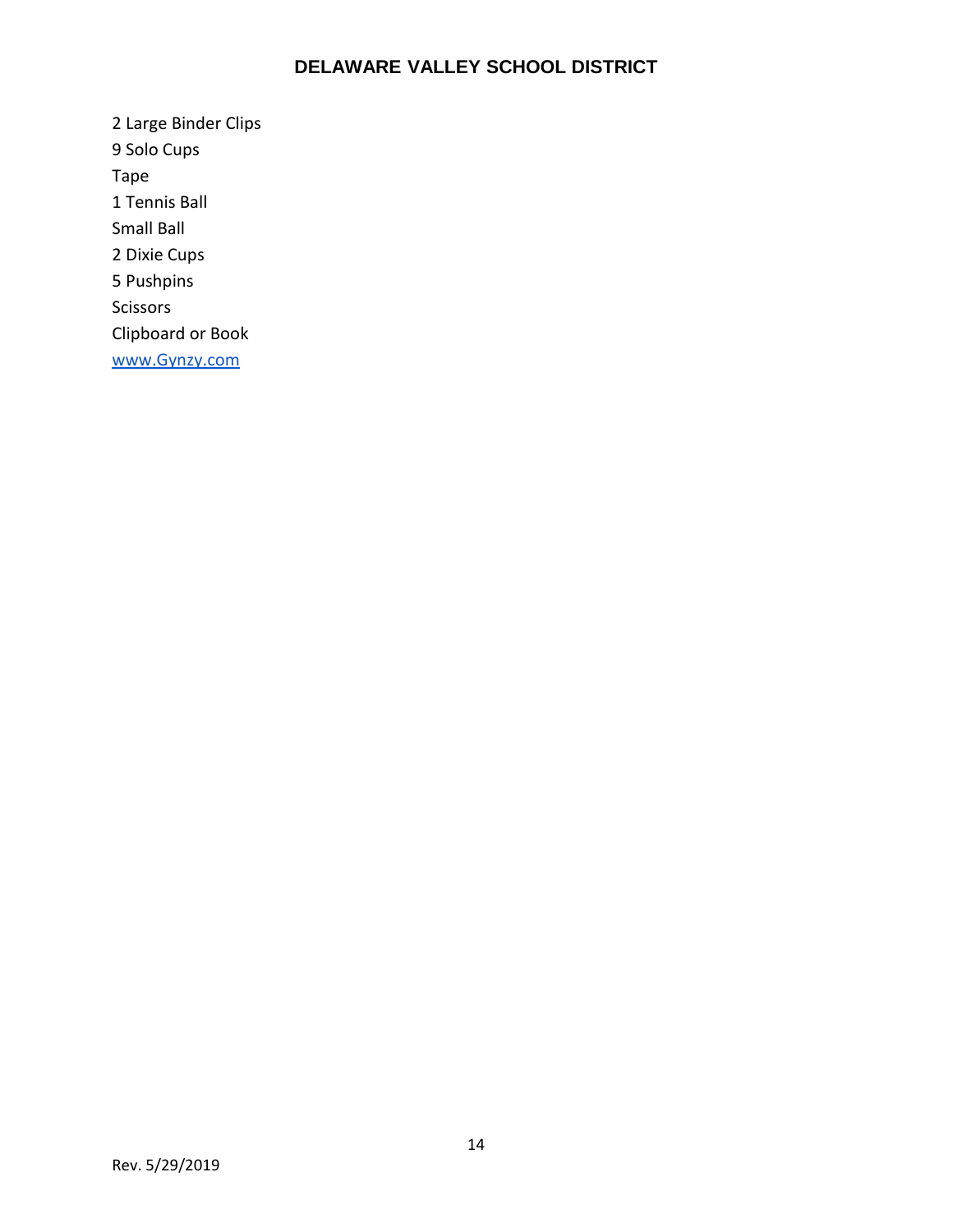#### **APPENDIX**

#### **Kindergarten Materials Needed**

#### **Needed for all Units:** Student Notebooks

#### **Unit One: Biology: Plants, Animals, Pennsylvania Ecosystems and Agriculture**

Paper / Pencils / Crayons Clipboard (for nature walks) Radish Seeds Dixie Cups Potting Soil Paper Plates Dark & Covered Container Baking Soda Teaspoon Measure Cup Measure Spray Bottle

## **Unit 2: Earth Science: Weather and Natural Resources**

Tape Big Envelopes Index Cards Foil Clear Plastic Report Covers Sand Soil Rock

## **Unit 3: Physical Science: Force and Matter**

5 Basins Basswood samples (currently included in FOSS Kits) Particleboard samples (currently included in FOSS Kits) Pine samples (currently included in FOSS Kits) Plywood Samples (currently included in FOSS Kits) Cedar Samples (currently included in FOSS Kits) Tree Posters (currently included in FOSS Kits) **Gluesticks** Chart Paper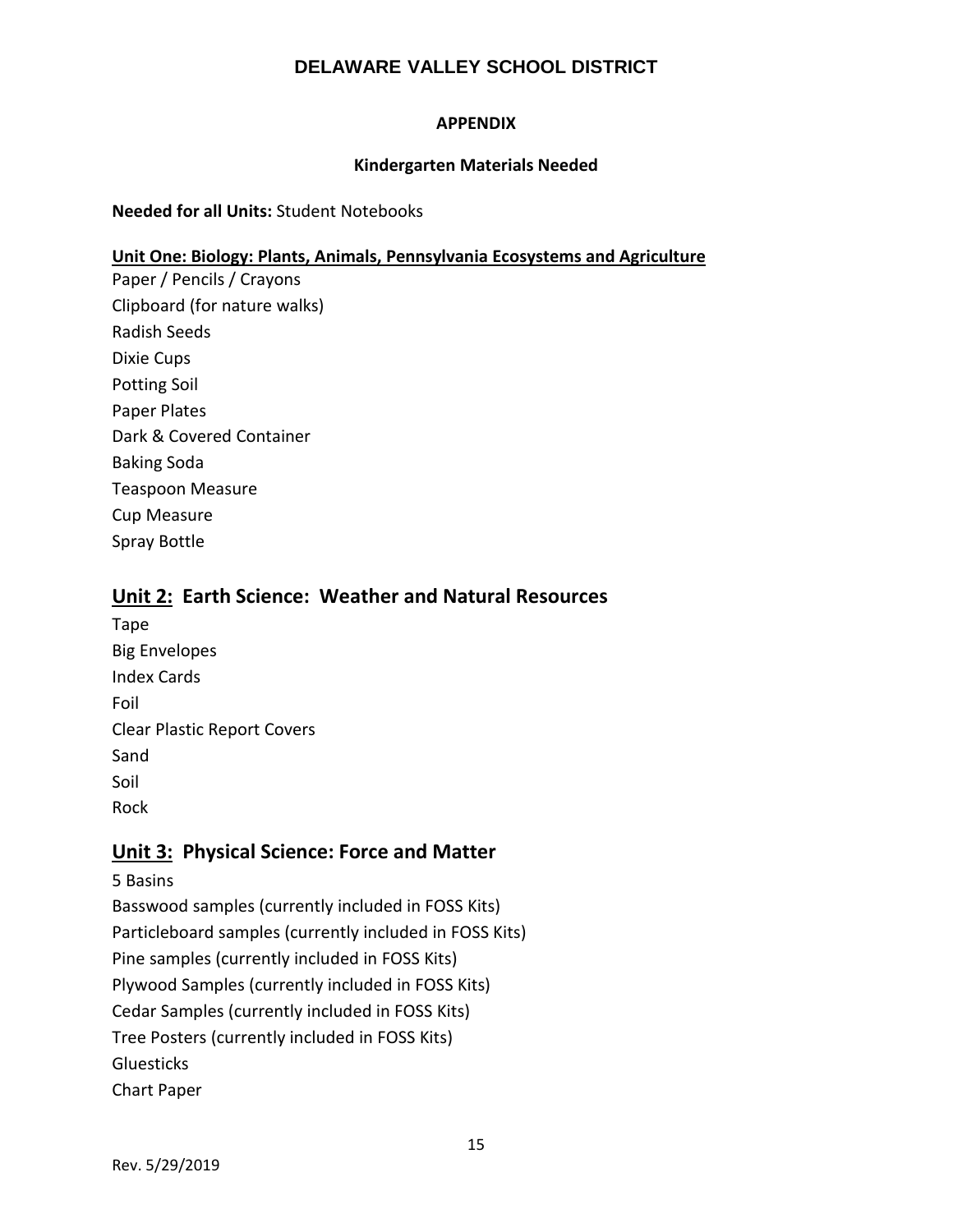Plastic Cups Sponges Pitcher Paper towels Newspaper Paperclips Rubberbands Sandpaper Craft Sticks Screen Plastic Spoons Bag of Sawdust (currently included in FOSS Kits) Bag of Wood Shavings (currently included in FOSS Kits) Plastic Cups with Lids Cornstarch Long-handled Spoons Thin Wood Pieces (currently included in FOSS Kits) Thin Plywood Pieces (currently included in FOSS Kits) Droppers Yardsticks Ribbon, Yarn, or String 2 Large Binder Clips 9 Solo Cups 1 Tennis Ball Small Ball Pushpins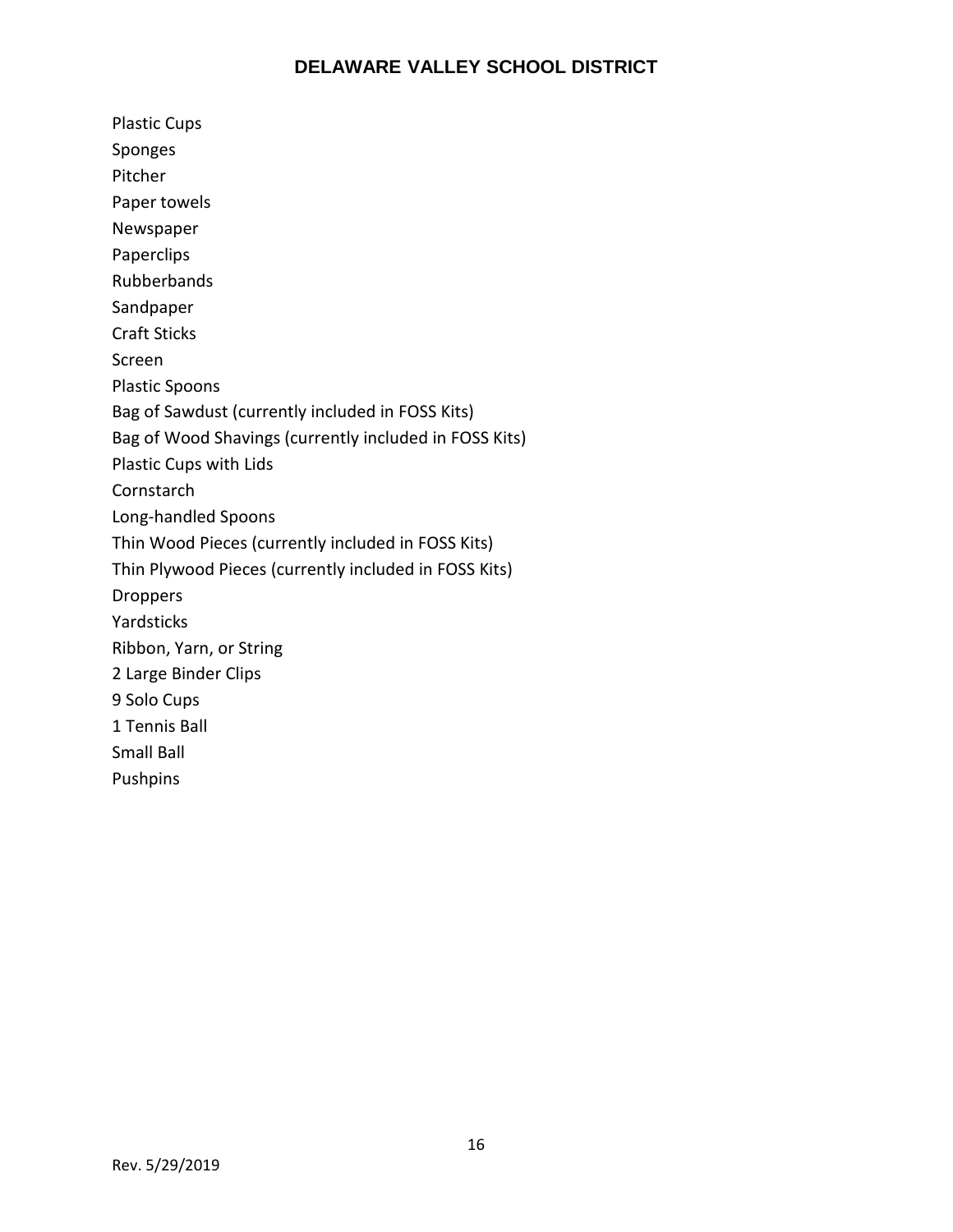## **Checklist to Complete and Submit:**

**(Scan and email)**

| Copy of the curriculum using the template entitled "Planned<br>Instruction," available on the district website.                              |      |  |  |  |  |
|----------------------------------------------------------------------------------------------------------------------------------------------|------|--|--|--|--|
| The appropriate payment form, in compliance with the maximum curriculum writing<br>hours noted on the first page of this document.           |      |  |  |  |  |
| Each principal and/or department chair has a schedule of First and Second<br>Readers/Reviewers. Each Reader/Reviewer must sign & date below. |      |  |  |  |  |
|                                                                                                                                              |      |  |  |  |  |
|                                                                                                                                              |      |  |  |  |  |
| Second Reader/Reviewer Printed Name                                                                                                          |      |  |  |  |  |
|                                                                                                                                              | Date |  |  |  |  |